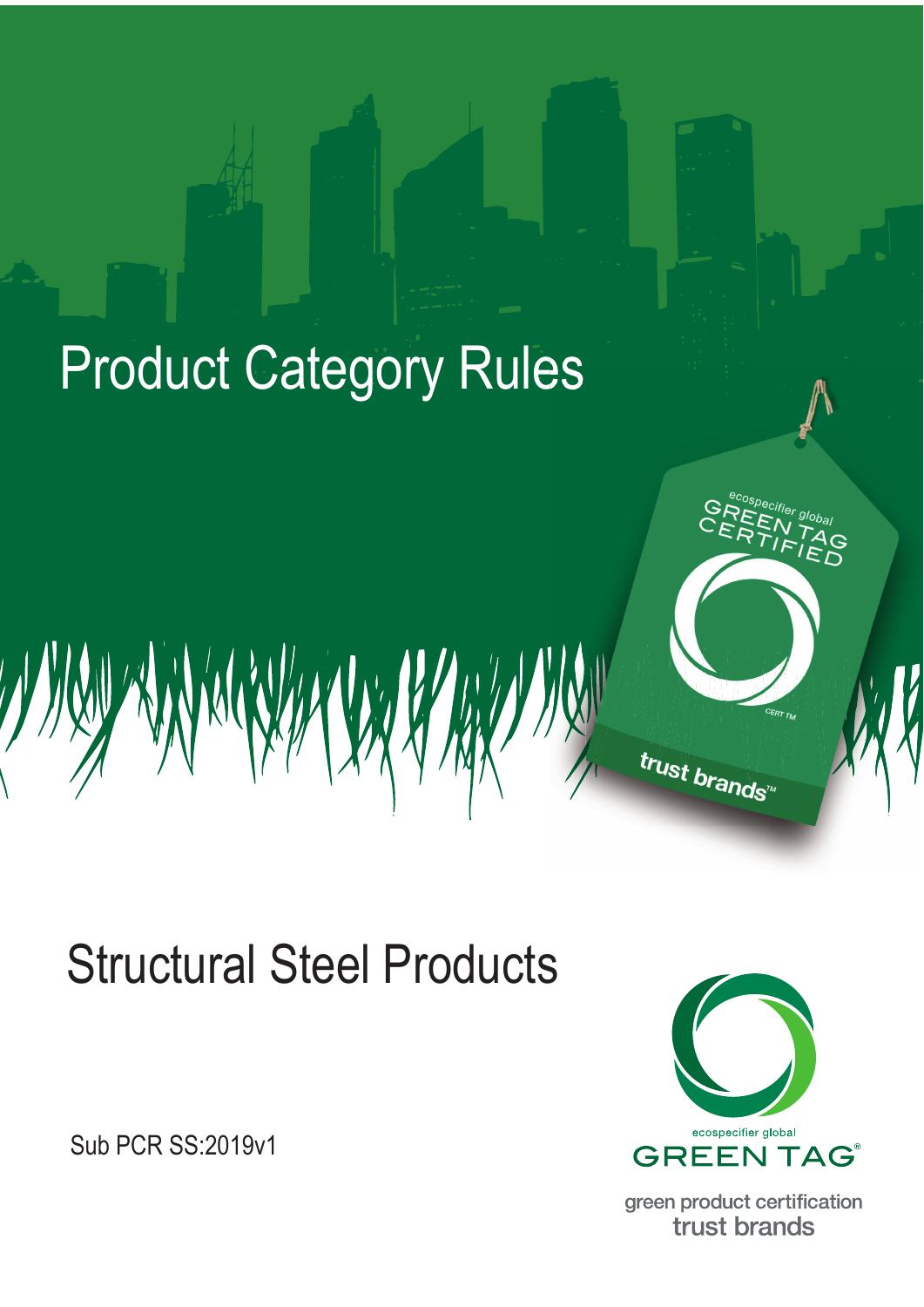# **GLOBAL GREENTAG INTERNATIONAL PTY LTD**

# **ENVIRONMENTAL PRODUCT DECLARATION (EPD) PROGRAM**

**Type III EPDs** 

**Compliant to** 

**EN 15804 +A1, ISO 14025 and ISO 21930** 

**For construction products** 

**Sub Product Category Rules (PCR) based on Life Cycle Analysis** 

**Structural Steel Products sub PCR SS 2019 V1**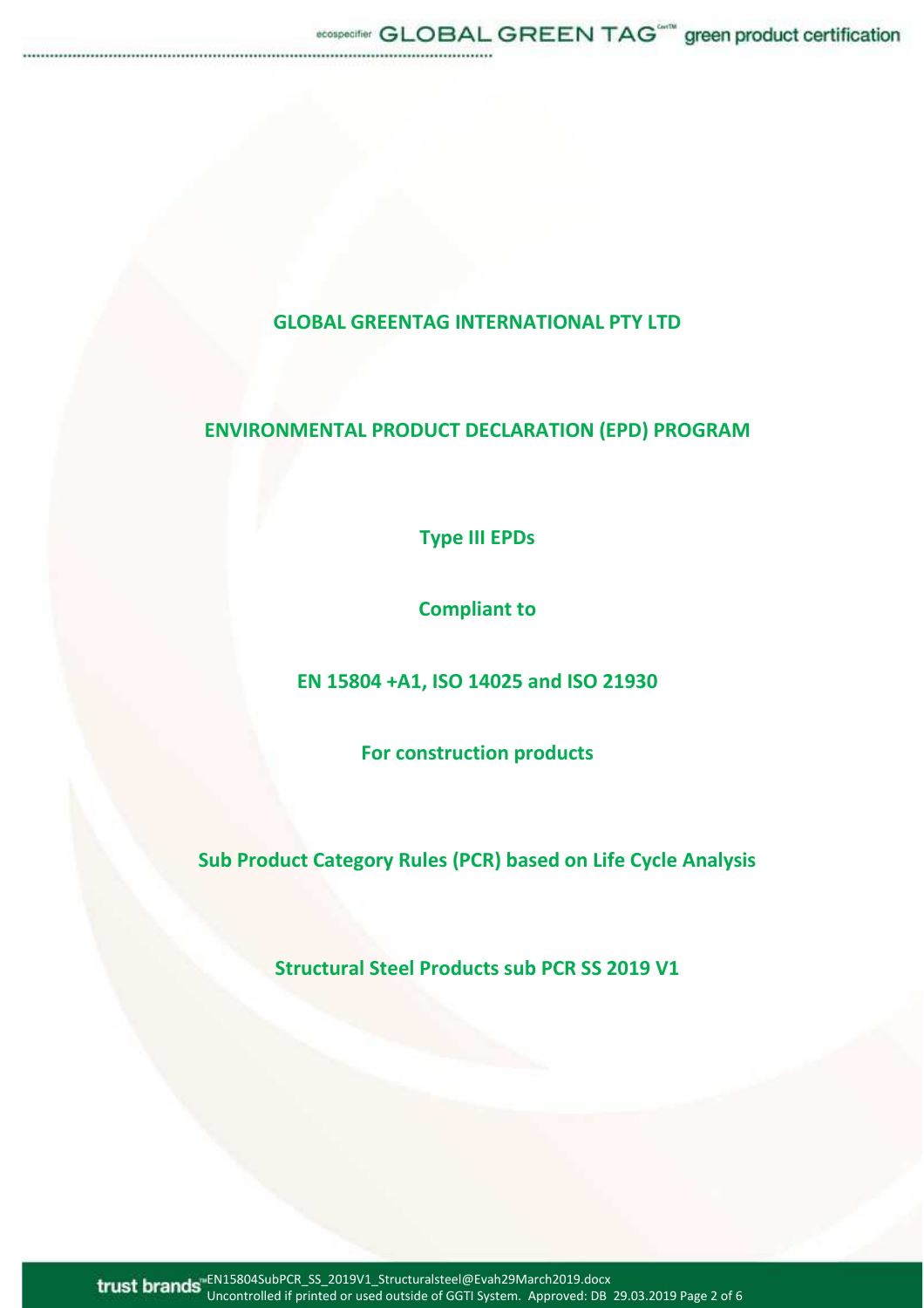## **I. Application**

While CEN standard EN 15804 serves as the core Product Category Rules (PCR)s pertaining to all product categories, this document contains sub PCRs that apply to a particular product category .The former is called the PCR master document and the latter is called the sub PCR. When new product assessments are needed, a sub PCR is developed and new rules defined for that category. As environmental health legislation is enacted, rules in the master document shall be revised with file name and revisions clearly marked so all such PCRs are identifiable for those points in time.

### **II. Authors**

These product category rules, compiled by Delwyn Jones, Director Sustainability, The Evah Institute a Division of Ecquate Pty Ltd have been customised for this product class by Nana Bortsie-Aryee, Product Certifier, Global GreenTag. Rules were approved for Global GreenTag adoption by David Baggs, Program Director, Global GreenTag International Pty Ltd.

#### **III. Terms of Validity**

- Product Category Rules Structural Steel PCR SS: 2019 V1
- PCR issue date 21/09/2018 and
- Period of validity to 21/09/2021

# **IV. Goal**

The intended goal of this sub PCR is a guide for developing EPDs for sets of defined product with specified functionality. Users include specifiers, manufacturers and stakeholders. It is valid for all such defined products and related components according to standards and technical approvals herein.

#### **V. Product Set Definition**

- The declared product set includes structural steel used for building and infrastructure applications of all kinds including fabrications of:
- Beams, columns, piles, lintels, bar and framing plus angle, tee , channel, pipe and hollow sections:
- Ferrous material types including iron, low carbon and high strength and stainless steels offering:
- High tensile as well as compressive strength, stiffness, toughness, durability and ductility properties in:
- Interiors as well as nominated exterior low corrosion zone C2 to high corrosion zone C5 exposures.

Where relevant coating specifications must conform to International and Australian Standards including:

- Australian Standard AS/NZS 2312:2002 Guide to the protection of structural steel against atmospheric corrosion by the use of protective coatings,
- Australian Standards AS/NZS 2312.2:2014 Guide to the protection of structural steel against atmospheric corrosion by the use of protective coatings Hot dip galvanizing,
- International Standard ISO 1461:2009 Hot dip galvanized coatings on fabricated ferrous products,
- ASTM A123 / A123M -17 Standard Specification for Zinc Coatings on Iron and Steel Products and
- Australian Standard AS/NZS 4680:2006 Hot-dip galvanized coatings on fabricated ferrous articles.

System outcomes and results are declared per unit mass and reflect product performance at reference conditions of strength, wear, temperature and humidity defined by 14025:2006, 6.7..

The functional unit for cradle to grave EPDs e.g. reflects reference conditions for60 years service of structural steel lintels, beams, columns, framing & or bar or other shapes in a given sector/kilogram.

## **VI. Declared Unit**

The declared unit is structural steel sections/kilogram (kg) or tonne (t) cradle to gate.

#### **VII. Functional Unit**

Here the functional unit is 60 year structural steel sections use in construction/kg or t cradle to grave.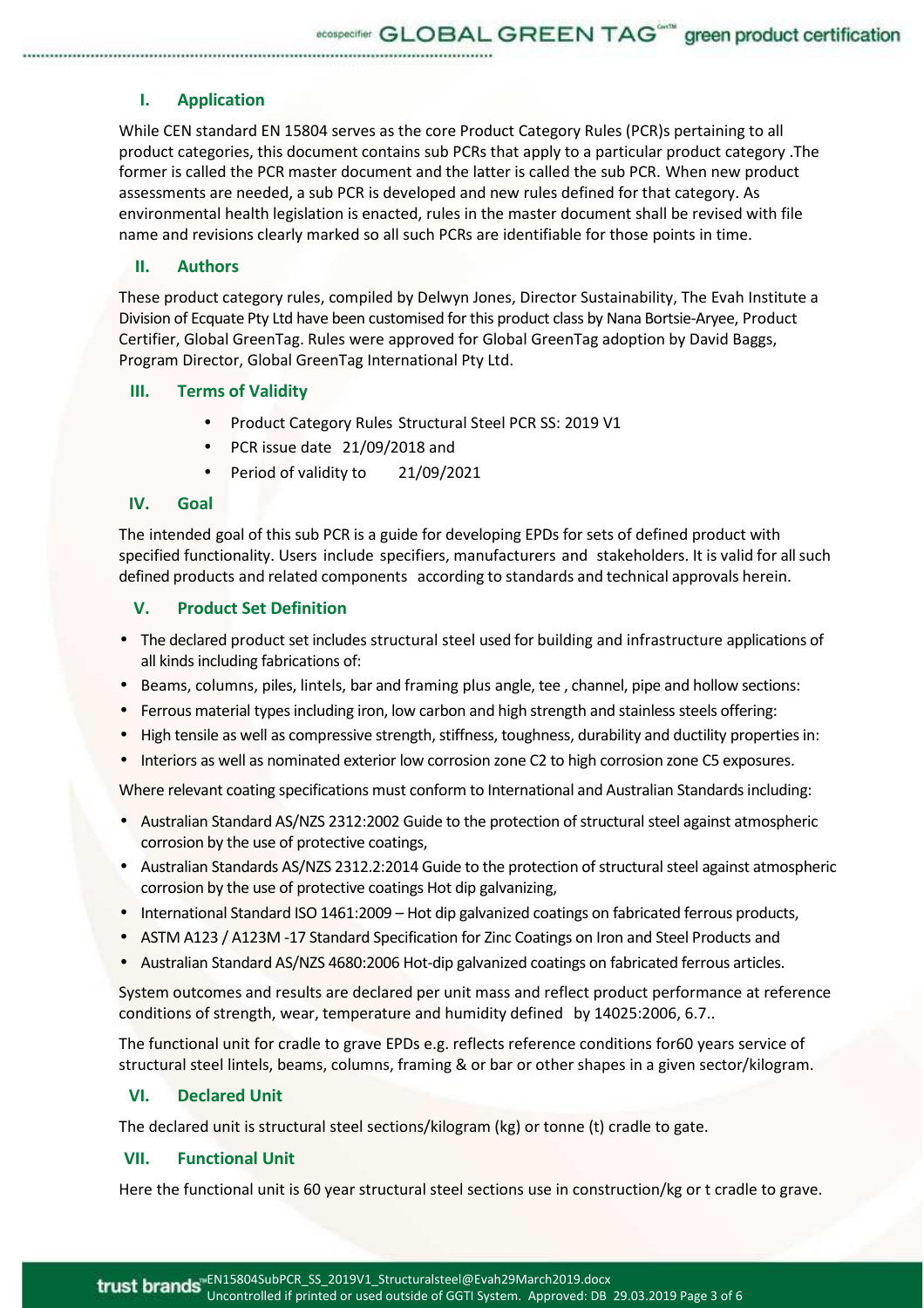#### **Normative References**

ASTM A36 / A36M - 03 Standard Specifications for Carbon Structural Steel

CML LCA methodology, Institute of Environmental Sciences (CML), Faculty of Science, University of Leiden, Netherlands

EN 10025-2:2004 - Hot rolled products of structural steels - Part 2: Technical delivery conditions for non-alloy structural steels.

EN 10210:2006, hot finished structural hollow sections of non-alloy and fine grain steels, part 1: Technical delivery requirements, part 2: Tolerances, dimensions and sectional properties

EN 10219:2006, Cold formed welded structural hollow sections of non-alloy and fine grain steels. Part 1: Technical delivery requirements, part 2: Tolerances, dimensions and sectional properties

EN 15643-1: 2011: Sustainability of construction works - Sustainability assessment of buildings – Part 1 general framework, CEN

EN 15643-2: 2011: Sustainability of construction works - Sustainability assessment of buildings – Part 2 framework for assessment of environmental performance, CEN

EN 15804: 2012: Sustainability of construction works, Environmental product declarations, European Committee for Standardisation (CEN)

EN15978 - 2011: Sustainability of construction works - Assessment of environmental performance of buildings - Calculation method, European Committee for Standardisation, CEN

CENT/TR 15941 - 2010: Sustainability of construction works – Environmental Product Declarations-Methodology for the selection of generic data, CEN

CENT/TR 15942 - 2014: Sustainability of construction works - Environmental Product Declarations-Communication formats: business to business, CEN

ISO 6707-1:2004 Building and civil engineering: Vocabulary Part 1: General terms

ISO 9001:2008 Quality Management Systems Requirements

ISO 14001:2004 Environmental management systems: Requirements with guidance for use

ISO 14004:2004 EMS: General guidelines on principles, systems & support techniques

ISO 14015:2001 EMS: Environmental assessment of sites & organizations (EASO)

ISO 14020:2000 Environmental labels & declarations — General principles

ISO 14024:2009 Environmental labels & declarations -- Type I Principles & procedures

ISO 14025:2006 Environmental labelling & declarations Type III EPDs Principles & procedures

ISO 14031:1999 EM: Environmental performance evaluation: Guidelines

ISO 14040:2006 EM: Life cycle assessment (LCA): Principles & framework, London, BSI, 2006.

ISO 14044:2006 EM: LCA: Requirement & guideline LCI; LCIA Interpretation, London, BSI, 2006.

ISO 14050:2009 Environmental management: Vocabulary

ISO 14064:2006 EM: Greenhouse Gases: Organisation & Project reporting, Validation & verification

ISO 15392:2008 Sustainability in building construction General principles

ISO 15686-1:2011 Buildings & constructed assets Service life planning Part 1: General principles

ISO 15686-2:2012 Buildings & constructed assets Service life (SL) planning Part 2: prediction

ISO 15686-8:2008 Buildings & constructed assets SL planning Part 8: Reference & estimation

ISO 21929-1:2011 Sustainability in building construction Sustainability indicators Part 1 Framework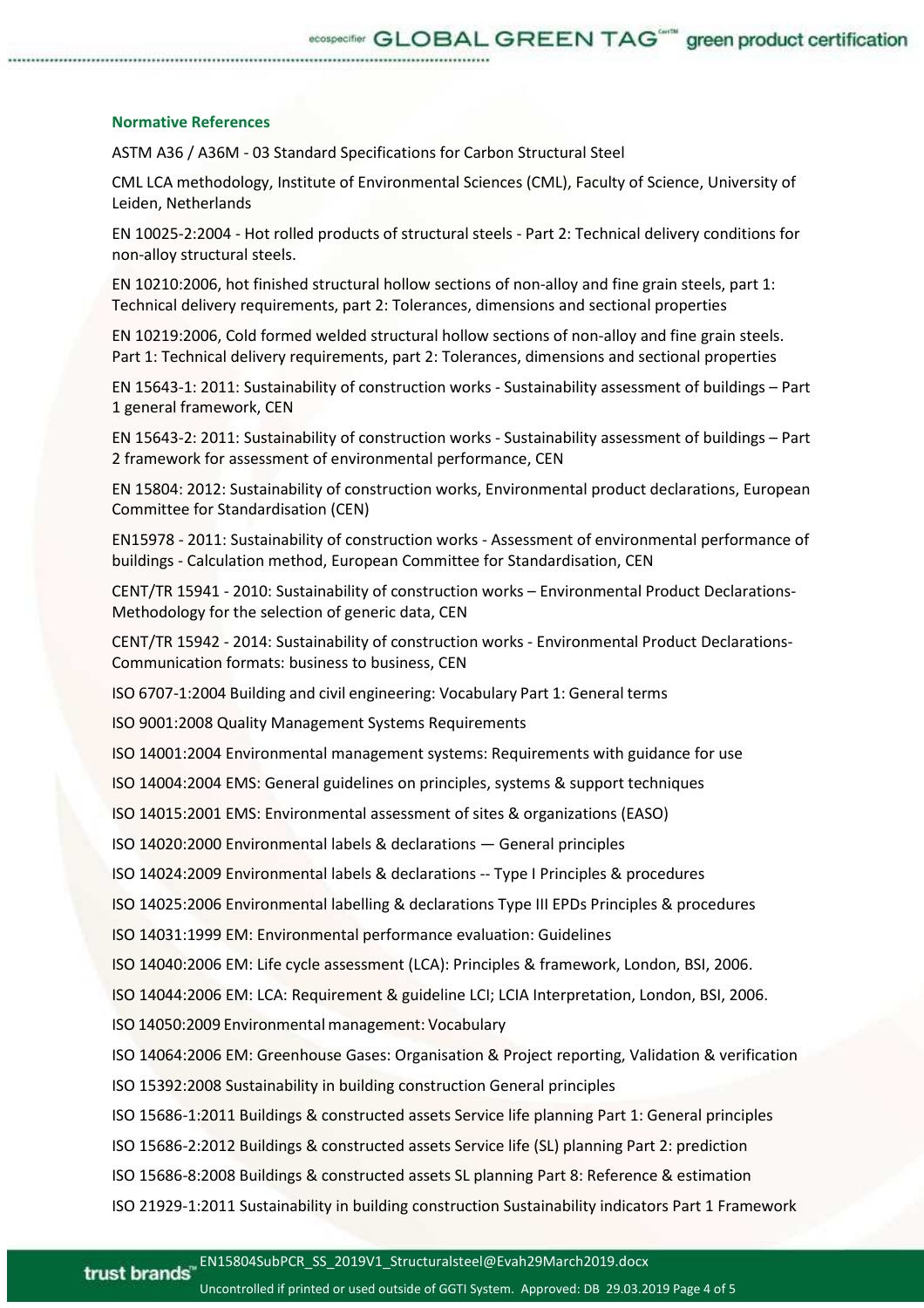ISO 21930:2007 Building construction: Sustainability, Environmental declaration of building products

ISO 21931-1:2010 Sustainability in building construction Framework for methods of assessment for environmental performance of construction works Part 1: Buildings

ISO 21932:2013 Sustainability in buildings and civil engineering works -- A review of terminology

U.S. Geological Survey, Mineral Commodity Summaries, Iron and Steel Slag, January 2016

World Steel Association: Life cycle assessment methodology report, 2017

#### **General References**

Australian & New Zealand (ANZECC) Guidelines For Fresh & Marine Water Quality (2000) http://www.environment.gov.au/water/quality/national-water-quality-management-strategy

Basel Convention (2011) Control of Transboundary Movement of Hazardous Waste & Disposal http://www.basel.int/portals/4/basel%20convention/docs/text/baselconventiontext-e.pdf

BRE Global, BRE Environmental Profiles 2013: Product Category Rules for Type III EPD of construction products to EN 15804:2012+A1:2013, PN 514. Watford, BRE, 2014

Boustead (2014) Model 6 LCI database http://www.boustead-consulting.co.uk/publicat.htm USA & UK

EcoInvent (2014) LCI Model 3 database http://www.ecoinvent.ch/ EcoInvent, Switzerland

Evah (2019) LCA Tools, Databases & Methodology at http://www.evah.com.au/tools.html

Franklin Associates (2014) US LCI Database http://www.fal.com/index.html Eastern Research Group US

GreenTag™ Certification (2019)

http://www2.ecospecifier.org/services\_offered/greentag\_certification

GreenTag™ (2019) Product Category Rules http://www.globalgreentag.com/greentag-epd-program

Jones D., Mitchell. P. & Watson P. (2004) LCI Database for Australian Commercial Building Material: Report 2001-006-B-15, Sustainable Built Assets, CRC for Construction Innovation

Jones D.G et al. (2009) Chapter 3: Material Environmental LCA in Newton P et al., (eds) Technology, Design & Process Innovation in the Built Environment, Taylor & Francis, UK

IBISWorld (2019) Market Research, http://www.ibisworld.com.au/ IBISWorld Australia

International Energy Agency, Energy Statistics 2018 http://www.iea.org/countries/

Plastics Europe (2019) Portal http://www.plasticseurope.org/plastics-sustainability/eco-profiles.aspx

Pre (2014) SimaPro 8 Software, The Netherlands http://www.pre-sustainability.com/simapromanuals

Myhre et al, 2013, Anthropogenic and Natural Radiative Forcing Chapter 8 in Stocker et al (eds.) Climate Change 2013, AR5 of the IPCC, Cambridge U Press UK. http://www.ipcc.ch/report/ar5/wg1/

Roache S. K. (2012) IMF Report WP/12/115 China's Impact on World Commodity Markets http://www.imf.org/external/pubs/ft/wp/2012/wp12115.pdf International Monetary Fund

UNEP (2014) Persistent Organic Pollutants http://www.chem.unep.ch/pops/ The UN

USLCI (2019) Life-Cycle Inventory Database https://www.lcacommons.gov/nrel/search, USA

U.S. Geological Survey National Minerals (2019) http://minerals.usgs.gov/minerals/pubs/country/ USA

US EPA (2014) Database of Sources of Environmental Releases of Dioxin like Compounds in U.S http://cfpub.epa.gov/ncea/cfm/recordisplay.cfm?deid=20797 p 1-38, 6-9, USA.